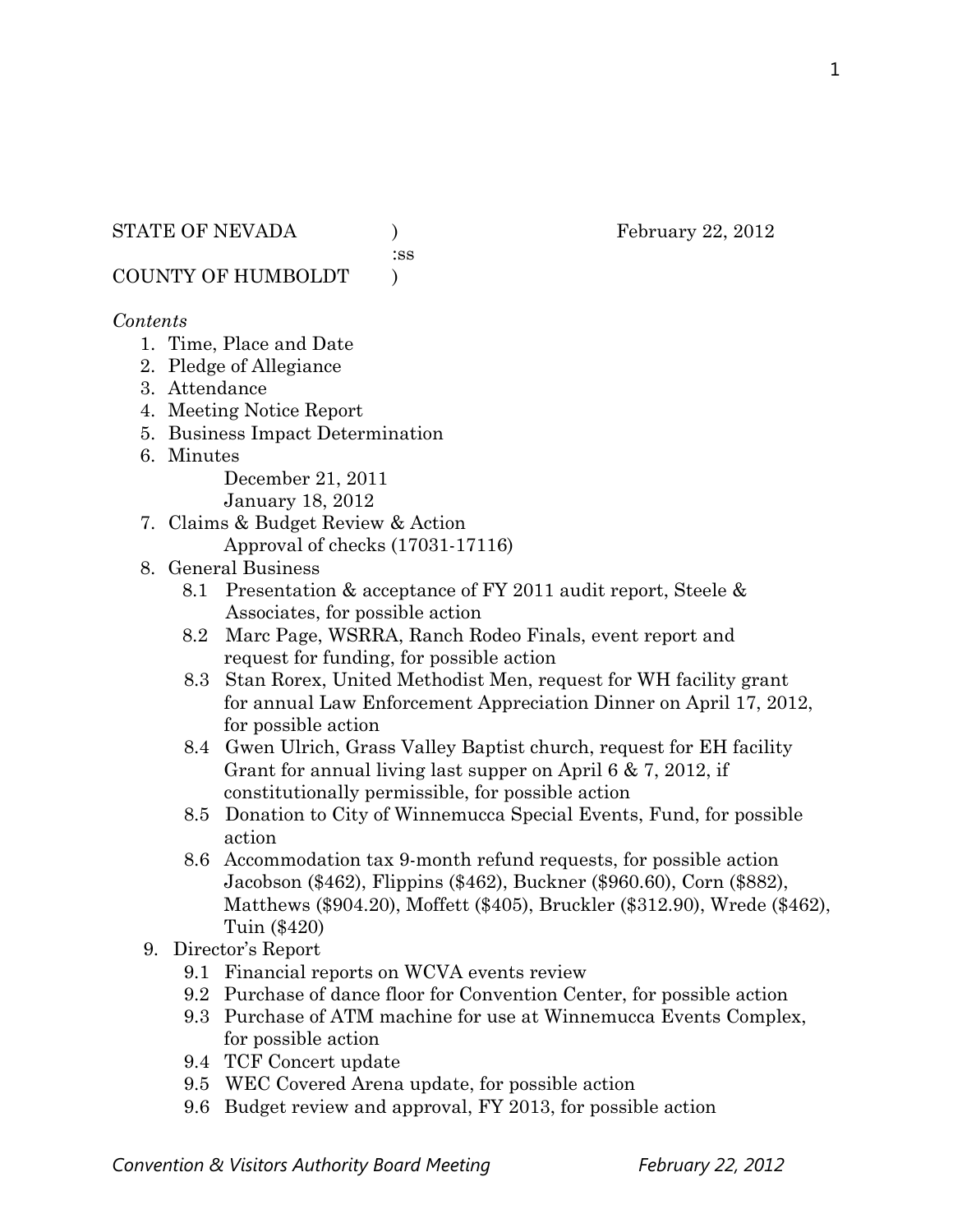- 10. Board Secretary & Counsel Report
	- 10.1 Chamber of Commerce report
	- 10.2 Update on mule races jockey insurance, discussion & possible action
	- 10.3 Report on delinquencies, for possible action on liens
	- 10.4 Update on East Hall carpet project, discussion and possible action
	- 10.5 Convention Center parking lots regulations, for possible action
	- 10.6 Update on East Hall Electronic Marquee and Awning Project, for possible action
	- 10.7 New Ethics Commission outline on conflicts of interest, disclosure & abstention, discussion only
	- 10.8 Discussion on constitutional prohibition against use of public funds for sectarian purpose, for possible action
- 11. Board Administrator
	- 11.1 January reports
- 12. Other Reports
- 13. Next Meeting Date
- 14. Adjournment

#### **MINUTES, FEBRUARY 22, 2012**

- **1. Time, Place and Date.** The Winnemucca Convention and Visitors Authority met in regular session in full conformity with the law at the Winnemucca Convention Center, West Hall, Winnemucca, Nevada at 4:00 pm on Wednesday, February 22, 2012 with Chairman Terry Boyle presiding.
- **2. Pledge of Allegiance.**
- **3. Attendance.** *Convention and Visitors Authority Board Officials Present:*

| Terry Boyle           | Chairman and Hotel Representative         |
|-----------------------|-------------------------------------------|
| Rodd William Stowell  | Vice Chairman and Business Representative |
| Don Stoker            | Treasurer and Motel Representative        |
| Dan Cassinelli        | County Representative                     |
| Joyce Sheen           | City Representative                       |
| <b>Bill Macdonald</b> | Secretary and Counsel                     |
| Kendall Swensen       | Board Administrator                       |

*Convention and Visitors Authority Board Officials Absent:*  None

*Staff Members Present:*  Kim Petersen Director Shelly Noble Administrative Clerk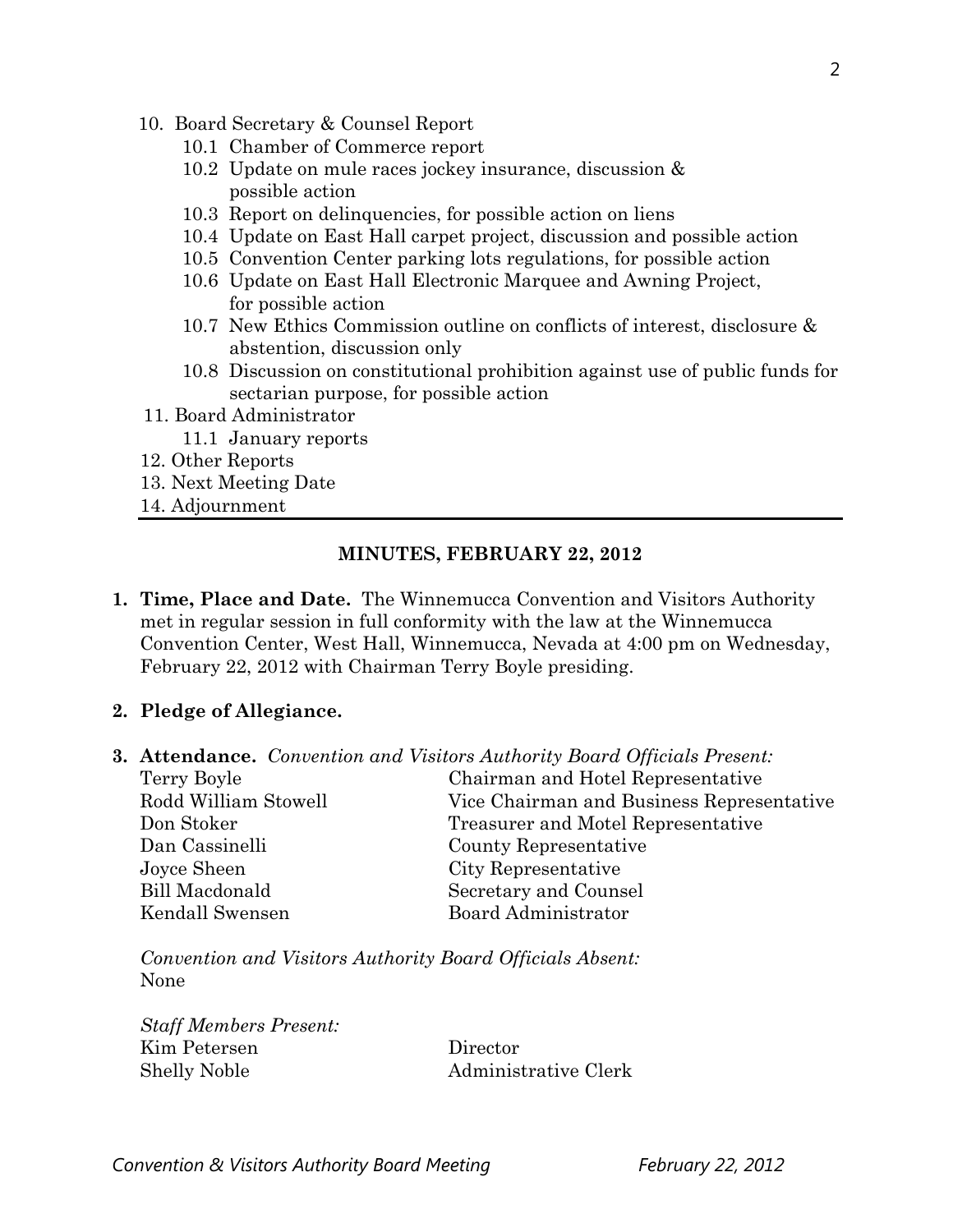*Staff Members Absent:*  None

| <i><b>Others Present:</b></i> |                          |
|-------------------------------|--------------------------|
| Jonathan Steele, CPA          | Steele & Associates, LLC |
| Anda Latham                   | Relay for Life           |
| Jen Hatler                    | Relay for LIfe           |
| Todd Lewis                    | United Methodist Men     |

#### **4. Meeting Notice Report.**

Chairman Boyle reported that notice, including meeting agenda, was posted by Shelly Noble by 9:00 am Thursday, February 16, 2012 at Humboldt County Library, Court House, Post Office, City Hall and Convention Center West Hall. No persons have requested mailed notice during the past six months.

- **5. Business Impact Determination.** After review of the February 22, 2012 agenda, *Joyce Sheen made a motion that no proposed agenda item is likely to impose a direct and significant economic burden on a business or directly restrict formation, operation, or expansion of a business. The motion carried unanimously, 4-0. Don Stoker was not present for this vote.*
- **6. Minutes.**

Prior meeting minutes of December 21, 2011. *Rodd William Stowell made a motion to accept the minutes of the December 18, 2011 meeting. Motion carried, 3-0.* 

Prior meeting minutes of January 18, 2012. *Joyce Sheen made a motion to accept the minutes of the January 18, 2012 meeting. Motion carried, 4-0. Don Stoker was not present for this vote.* 

**7. Claims.** The following claims were submitted for payment and approved on February 22, 2012:

| <b>BANK ACCOUNT</b> | <b>CHECK NUMBERS</b> | AMOUNT       |
|---------------------|----------------------|--------------|
| Nevada State Bank   | 17031-17116          | \$214,148.43 |

*Rodd William Stowell made a motion to approve all claims as submitted. The motion carried unanimously, 4-0. Don Stoker was not present for this vote.*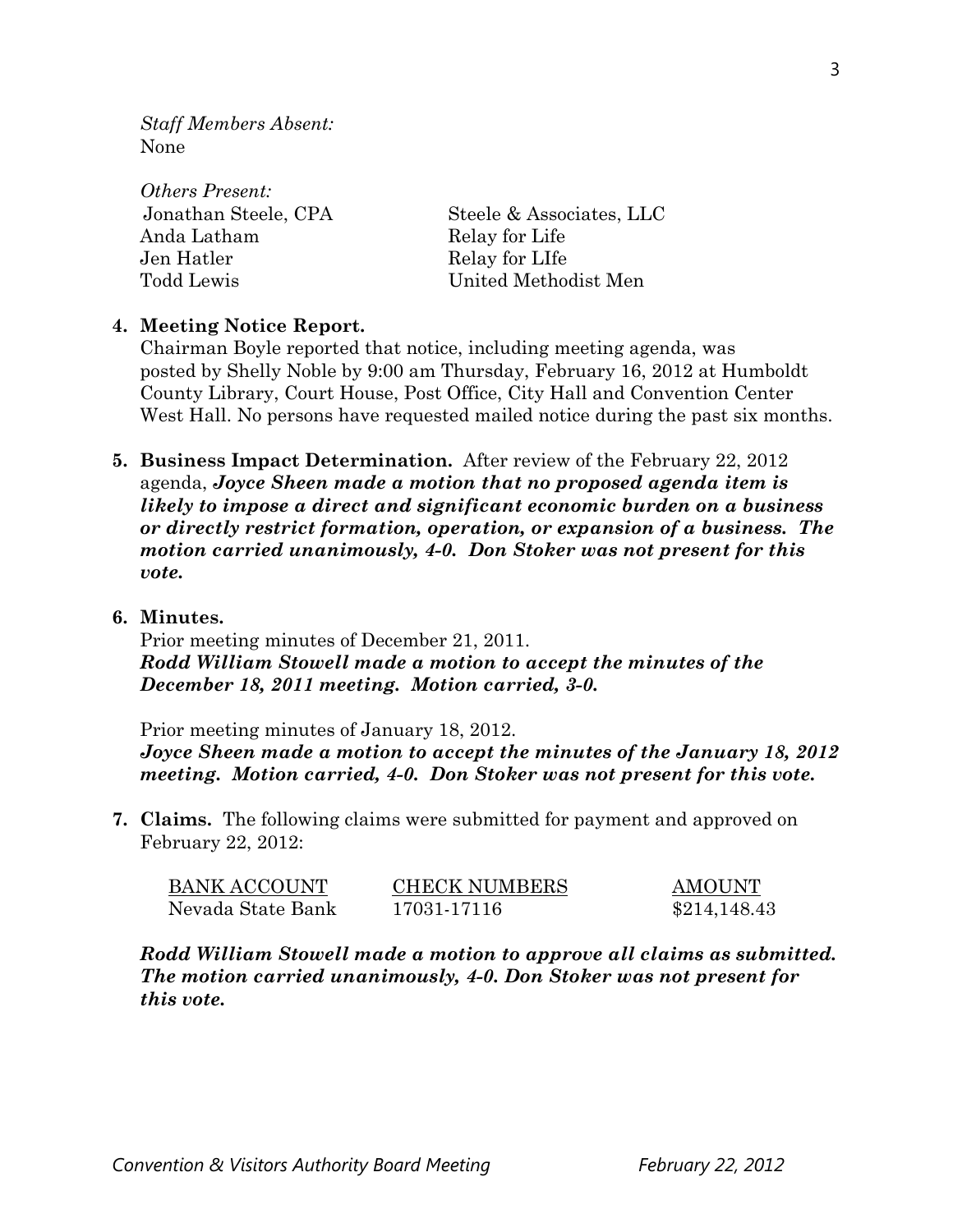#### **8. General Business.**

### **8.1 Presentation & acceptance of FY 2011 audit report, Steele & Associates, for possible action**

Jonathan Steele is here tonight representing our audit firm, Steele & Associates. Once again, the audit was found to be in compliance and the WCVA is in good financial shape. The cash balance is down a little due to the land purchase and capital projects. Room taxes were up but that is due primarily to the increase in the tax rate. *Joyce Sheen made a motion to accept the WCVA 2011 audit report as presented. Motion carried unanimously, 5-0.* 

# **8.2 Marc Page, WSRRA, Ranch Rodeo Finals, event report and request for funding, for possible action**

Marc was unable to be here tonight. No report.

### **8.3 Stan Rorex, United Methodist Men, request for WH facility grant for annual Law Enforcement Appreciation Dinner on April 17, 2012, for possible action**

Todd Lewis is here tonight representing United Methodist Men. This event has been held for over 30 years and they are, once again, requesting the use of 3 rooms in the West Hall, plus the kitchen. *Don Stoker made a motion approving a facility grant for 3 rooms and the kitchen in the West Hall (\$510) for the annual Law Enforcement Appreciation Dinner on April 17, 2012 sponsored by the United Methodist Men. The United Methodist Men are responsible for any other Convention Center charges. Motion carried unanimously, 5-0.* 

 **8.4 Gwen Ulrich, Grass Valley Baptist Church, request for EH facility grant for annual living last supper on April 6 & 7, 2012, if constitutionally permissible, for possible action**  Request withdrawn.

# **8.5 Donation to City of Winnemucca Special Events Fund, for possible action**

Kim would like this board to, once again, consider making a donation to the City of Winnemucca to help offset some of the additional expenses that are incurred as a result of some of our events. In past years WCVA has donated \$10,000. *Don Stoker made a motion approving a \$10,000 grant to the City of Winnemucca Special Events Fund to help offset some of the expenses incurred during our events. Motion carried unanimously, 5-0.*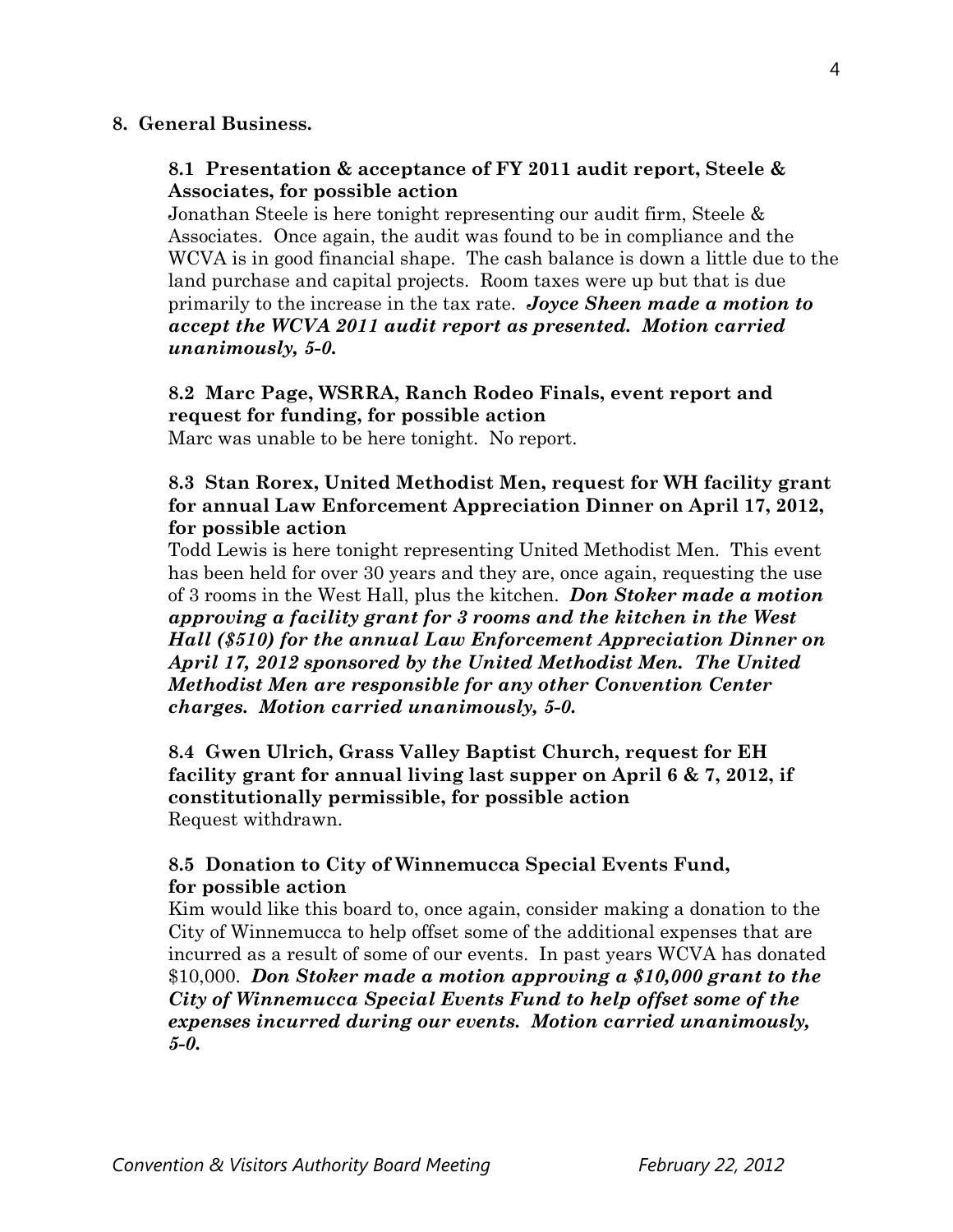**8.6 Accommodation tax 9-month refund requests, Jacobson (\$420), Flippins (\$462), Buckner (\$960.60), Corn (\$882), Matthews (\$904.20), Moffett (\$405), Bruckler (\$312.90), Wrede (\$462), Tuin (\$420), for possible action** 

*Terry Boyle made a motion to approve the accommodation tax 9-month refund requests for George Jacobson (\$420), Pamela Flippins (\$462), Randy Buckner (\$960.60), Robert Corn (\$882), Charles Matthews (\$904.20), Jared Moffett (\$405), Michael Bruckler (\$312.90), Duane Wrede (\$462) and John Tuin (\$420). Motion carried unanimously, 5-0.*

### **9. Director's Report.**

#### **9.1 Financial reports on WCVA events**

Bank reconciliations for Ranch Hand Rodeo and Tri-County Fair were included in the board packets for review.

## **9.2 Purchase of dance floor for Convention Center, for possible action**

The Convention Center is using the dance floors purchased when the West Hall was built, over 30 years ago. They are very heavy and the screws connecting the sections together are stripped. Plus, the surface needs to be re-finished. Kim has found another dance floor, from Mity-Lite, that is much lighter and is held together magnetically, which cuts down significantly on installation time. Kim has a sample portion of the dance floor to show board members. The cost for a 20' x 20' dance floor is \$11,400 plus shipping (approximately \$300). This includes two carts and the edging. If approved, Kim would have the old floor resurfaced. *Dan Cassinelli made a motion approving the purchase of a 20' x 20' dance floor for the Convention Center at a cost not to exceed \$12,000. Motion carried unanimously, 5-0.* 

### **9.3 Purchase of ATM machine for use at Winnemucca Events Complex, for possible action**

Over the past several years one of the biggest requests we get is for an ATM machine in the Event Center. On the recommendation of Nevada State Bank, Kim contacted a company that sells ATM machines. We have purchased a machine, at a cost of \$2,495, that will be up and running for the Ranch Hand Rodeo. It was purchased with Ranch Hand Rodeo funds. There will also be a \$15/month wireless interface fee.

### **9.4 TCF Concert update**

Kim printed out a couple reports from the ticket agency showing sales of tickets each day and by zip code for review by board members. Sales are going well with a minimum of advertising. While at the Ag Expo trade show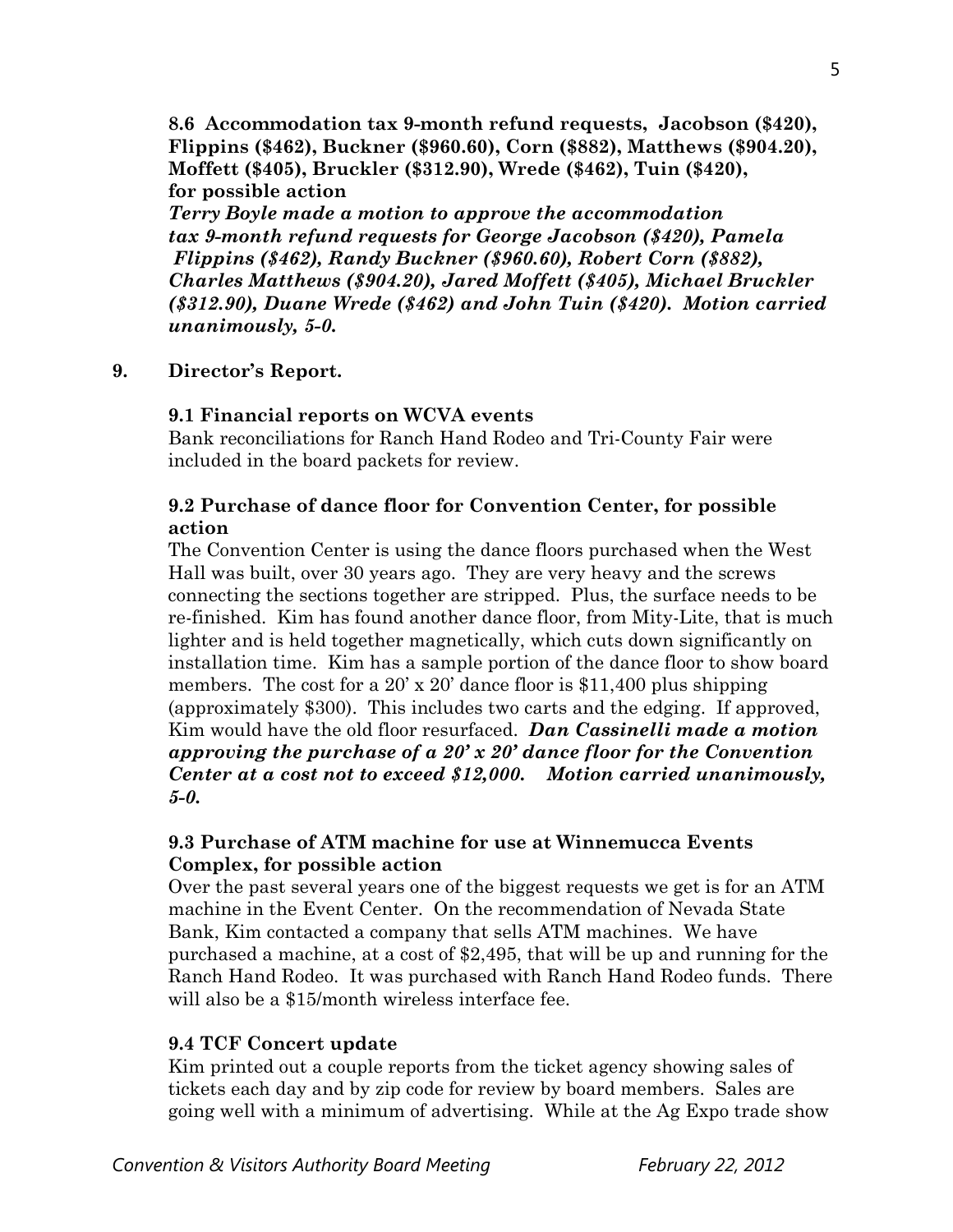in California, Kim attended a Trace Adkins concert and was able to observe some things that worked well and we may want to incorporate into our concert set-up.

### **9.5 WEC Covered Arena update, for possible action**

It appears that we will need to retro-fit the arena with trusses in between the existing trusses. There may be some available from the original company that went bankrupt. Kim is working to get a cost for this.

# **9.6 Budget review and approval, FY 2013, for possible action**

No report. This item will be on the March agenda.

# **10. Secretary and Counsel, Monthly report.**

# **10.1 Chamber of Commerce report**

No report.

## **10.2 Update on mule races jockey insurance, discussion & possible action**

Bill is working to acquire this coverage.

## **10.3 Report on delinquencies, for possible action on liens**  No report.

# **10.4 Update on East Hall carpet project, discussion & possible action**

In order to proceed with procuring the carpet through the NJPA, WCVA must be a member of this organization. Bill has completed the agreement for membership for Terry to sign. *Joyce Sheen made a motion authorizing Chairman Terry Boyle to sign the Participant Agreement between WCVA and National Joint Powers Alliance. Motion carried unanimously, 5-0.* 

It may take up to eight weeks to get the carpet once this agreement is accepted and the carpet ordered. As we go into the spring and summer it will become more difficult to schedule the installation. The specs for bidding on the repairs and installation of the carpet need to be in place soon so that we can move forward once the order is placed.

# **10.5 Convention Center parking lots regulations, for possible action**  No report.

# **10.6 Update on East Hall Electronic Marquee and Awning Project, for possible action**

No report.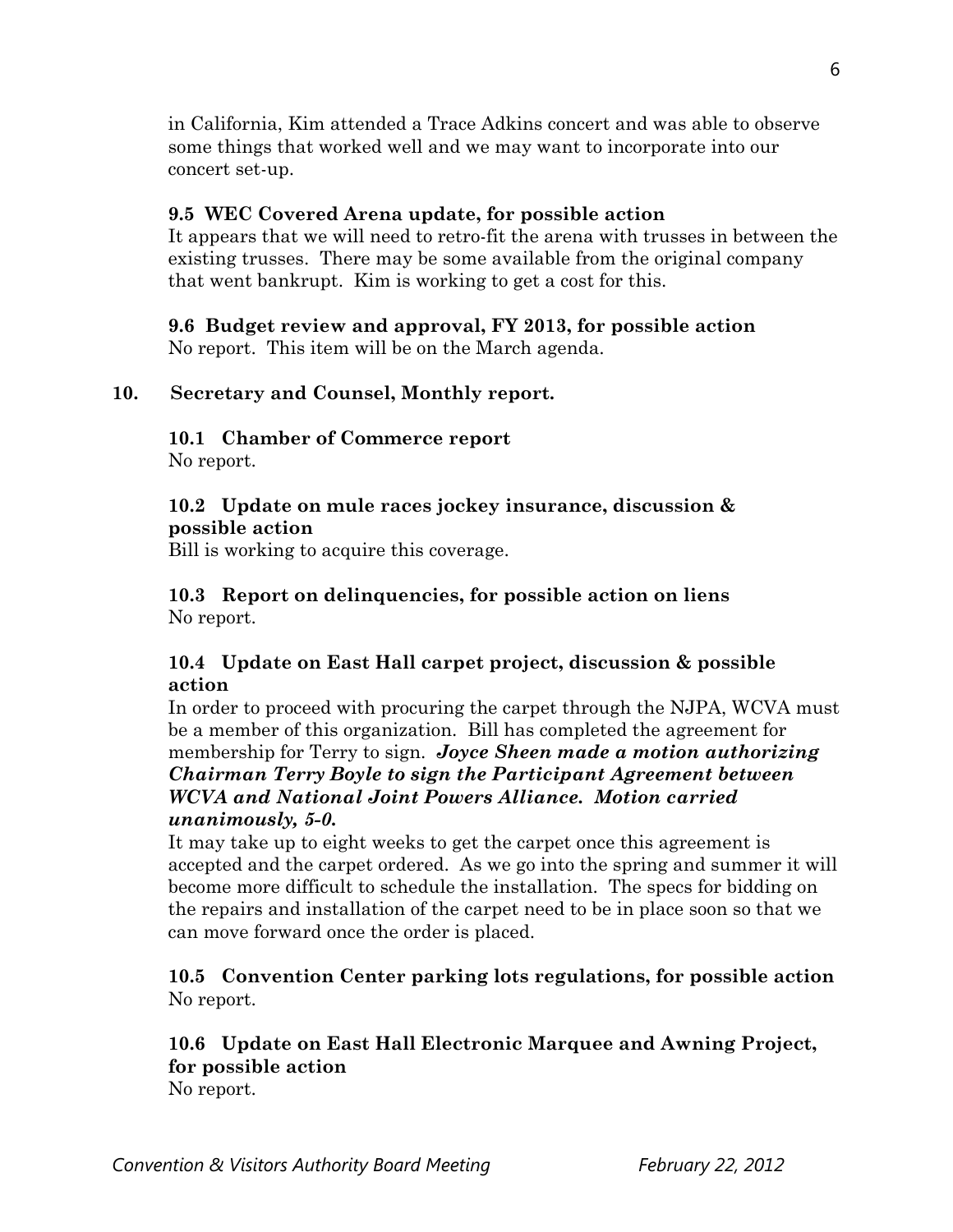**10.7 New Ethics Commission outline on conflicts of interest, Disclosure & abstention, discussion only**  No report.

### **10.8 Discussion on constitutional prohibition against use of public funds for sectarian purpose, for possible action**  No report.

#### **11. Board Administrator.**

#### **11.1 January Financial Reports**

WCVA continues to be in good financial shape.

#### **12. Other Business.**

#### **12.1 Relay for Life**

Jan Hatler and Anda Latham came tonight to thank the board for the use of the East Hall Comstock Room for their 2012 Relay for Life kick-off. The event was very successful, raising \$10,000 of the \$65,000 goal for the year.

#### **12.2 Parking attendants**

After discussing the United Methodist Men's facility request, Kim asked if they would be interested in working as parking attendants during the TCF concert in September. Todd agreed to discuss this with their membership.

#### **12.3 Winnemucca RV Park**

Kim notified the board that John Wells has sold the Winnemucca RV Park to Tom & Tori Stephen. He looks forward to working with them in the future.

#### **12.4 Security system**

The Convention Center security system approved at last month's meeting is being installed this week in both buildings.

### **12.5 Audit firm**

Kendall notified board members that at next month's meeting this board will need to appoint an auditor as our contract with Steele & Associates has run out. Bill will check on the requirements to publish requests for audit bids.

### **13. Regular Business. Next Meeting. The Board confirmed the next regular meeting date of Wednesday, March 21, 2012, 4:00 pm.**

**14. Adjourn.** *Don Stoker made a motion to adjourn this meeting. Motion carried unanimously, 5-0.* The meeting was adjourned at 5:30 pm to the next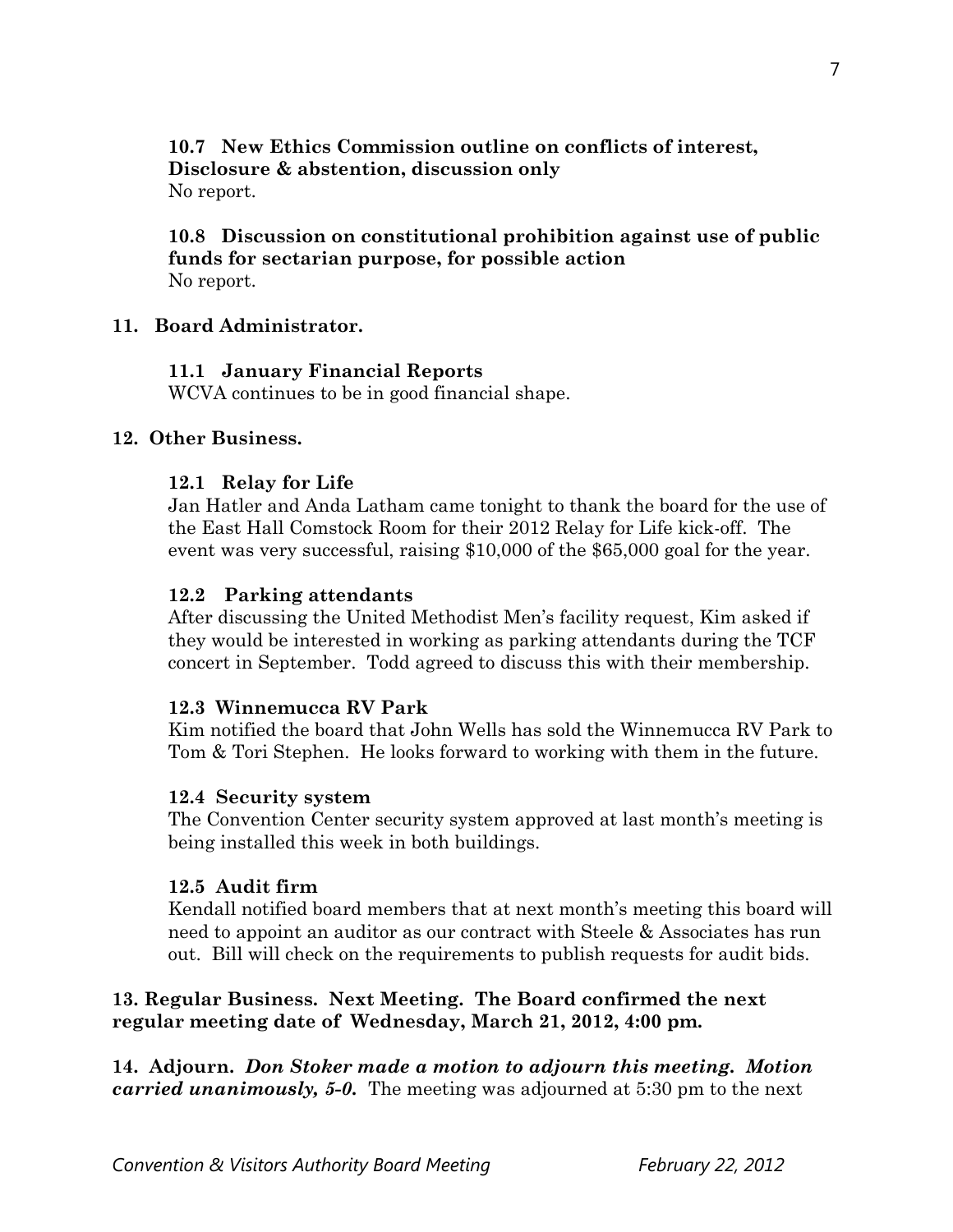regular meeting, or to the earlier call of the Chairman or to the call of any three (3) members of the Board on three (3) working days notice.

Respectfully submitted,

Shelly Noble

APPROVED ON \_\_\_\_\_\_\_\_\_\_\_\_\_\_\_\_\_\_\_\_\_\_\_\_\_\_\_\_, 2012

As written\_\_\_\_\_\_\_\_\_\_\_\_\_\_\_

As corrected Winnemucca Convention & Visitors Authority Board

Hotel Representative

 $\frac{1}{2}$  ,  $\frac{1}{2}$  ,  $\frac{1}{2}$  ,  $\frac{1}{2}$  ,  $\frac{1}{2}$  ,  $\frac{1}{2}$  ,  $\frac{1}{2}$  ,  $\frac{1}{2}$  ,  $\frac{1}{2}$  ,  $\frac{1}{2}$  ,  $\frac{1}{2}$  ,  $\frac{1}{2}$  ,  $\frac{1}{2}$  ,  $\frac{1}{2}$  ,  $\frac{1}{2}$  ,  $\frac{1}{2}$  ,  $\frac{1}{2}$  ,  $\frac{1}{2}$  ,  $\frac{1$ TERRY BOYLE RODD WILLIAM STOWELL Chairman and Vice Chairman and Business Representative

\_\_\_\_\_\_\_\_\_ \_ \_\_\_\_\_\_\_\_\_\_\_\_\_\_\_ \_\_\_\_\_\_\_\_\_ \_\_\_\_\_\_\_\_\_\_\_\_\_\_\_\_\_\_ DON STOKER JOYCE SHEEN Treasurer and Motel Representative City Representative

\_\_\_\_\_\_\_\_\_\_\_\_\_\_\_\_\_\_\_\_\_\_\_\_\_\_\_\_\_\_\_\_\_

DAN CASSINELLI County Representative